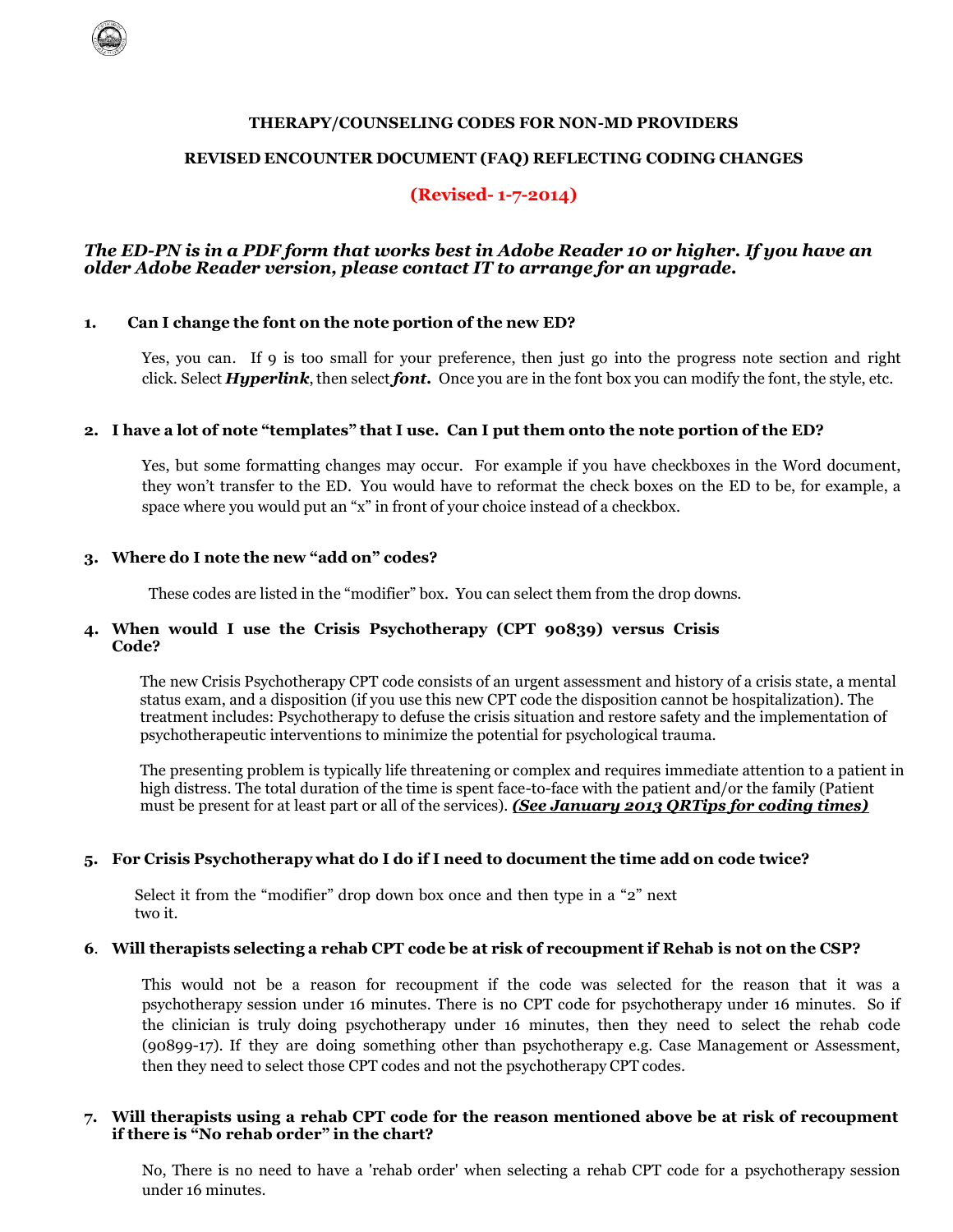

### **8. I provide rehab services, what codes should I be using on the ED?**

"Rehabilitation Services" are an adjunct to psychotherapy and are designed to target specific problematic behaviors, not feelings or emotional states. Rehabilitation Services must restore, maintain, and/or teach the client or the/caregiver new skills that will help reduce the problematic behaviors and impairments. The codes that rehab workers would typically use are: **Individual Rehab Services** CPT 90899-17 (H2015); **Family Rehab Services** CPT 90899-157(H2015); **Group Educational** CPT 99078 (H2015)

#### **9. Do I need to check the language box on the ED if I provide the session in another language besides English?**

If you are bilingual and provide treatment in the consumer's and/or parents language, you do need to indicate this on your treatment note and check the box on your progress note. This applies **to any situation when translation is required** during a session and it needs to be indicated in every single note. Additionally, the progress note should clearly state that the session was conducted in a language other than English and also the methods used to conduct that session. For example did the therapist provide the interpretation services or was an interpreter used.

#### **10. When do I use the Interactive CPT code?**

Interactive "add-on" for psychotherapy services CPT +90785 is used when you provide an interpreter or play therapy to facilitate your interaction with the clients. This is viewed as having additional complexity, and therefore many 3rd party payors actually pay extra. You use the "interactive complexity" modifier when you select one of the 3 psychotherapy codes and/or group psychotherapy (but not family group).

#### **11. When do I use Intensive Care Coordination (ICC) and/or Intensive Home-Based Services (IHBS) codes?**

## **All clients who meet the Katie A. Subclass criteria are required to receive ICC and IHBS services.**

ICC Services are basically the same as Targeted Case Management services. ICC billing codes are only used for those clients who meet the Katie A. Subclass criteria. All members of the Subclass **must** receive ICC. IHBS Services are basically the same as Rehab services. The IHBS codes should only be used for those identified as Katie A. Subclass members and who meet medical necessity for specialty mental health services.

For further information regarding the qualification and requirements for Katie A.: [http://ochealthinfo.com/bhs/about/cys/qrt/katie\\_a](http://ochealthinfo.com/bhs/about/cys/qrt/katie_a)

## 12. Sometimes when I am typing my progress note on the ED, it seems to run very slowly. What can I **do about that?**

If you have one of the oldest of our computers with minimal memory, this can happen. There are a couple of things you can do. First, when doing your notes, close Outlook. Outlook takes a lot of memory and can also slow down the computer if both are open. Second, you can type your progress note in Word then cut and paste it into the ED.

#### **13. Does Adobe Reader have spell check?**

Yes. When you are finished typing the progress note into the blank form field, right click on any sentence in the document and the "Check Spelling" utility box will appear. Click on START to spell check the document. The spell-checker will prompt you to correct any misspelling within the text of the progress note. Choose the correct spelling from the list under "Suggestions" for each error, and click on that selection highlighting the correct spelling. Click the CHANGE button in the utility box and the misspelled word will be replaced with the correctly spelled word you chose. Click DONE. (See attached illustration)

A cautionary note: The spell check in Adobe Reader is not as full featured as Microsoft Word since it is not designed to be word processor. Unlike MS Word, Grammar check and a thesaurus won't be a feature found in adobe reader. Lengthy P/N should be composed in MS Word and spell check in that program. They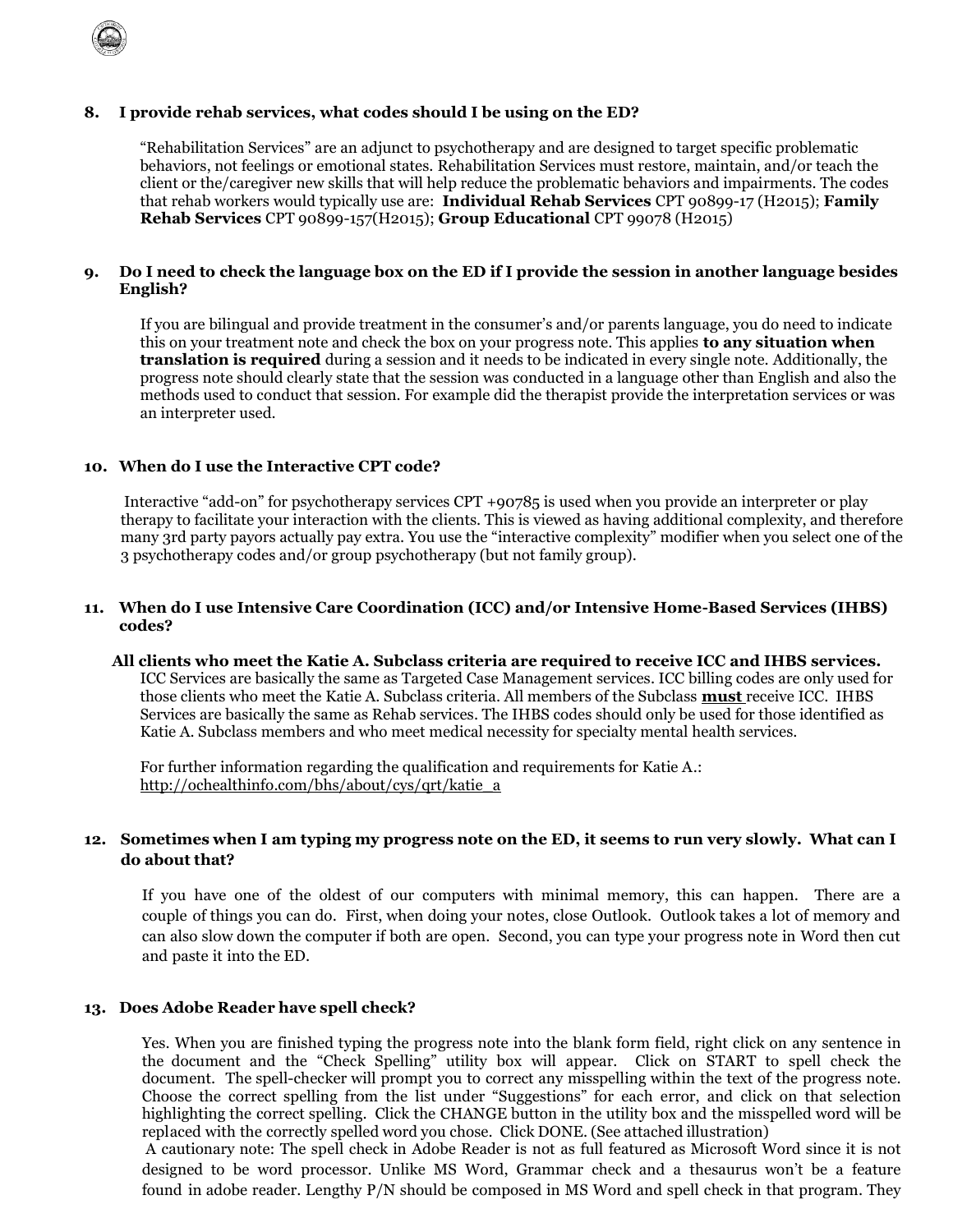

can then be copied and pasted into the Adobe document. The Adobe Reader spell check does allow the user to build supplemental dictionaries.

### **14. The fields are too small for my progress note. Can you make them bigger?**

The fields automatically expand depending on how much text is written. Just click anywhere outside the box and the field will enlarge. The 2nd page will automatically auto-populate with information from the first page. Pagination is automatic in this form. You don't have to type in page 1, page 2 etc. The client's identification will also auto-populate to subsequent fields.

## **15. There are several places for my name on the document. Do I have to fill out each field?**

Just type your name in any field and it will auto-populate to all the clinician name fields.

If you update information in any field on the second page, the first page will automatically update. You no longer have to change auto-populating items on the first page. This is a big improvement over MS Word.

## **16. Can I save templates for each client?**

The short answer is "yes". All information, including the ED data portion, will be saved in this document. However, there is a **very real danger** of submitting false claims on subsequent progress notes. For example, if you fail to change service minutes, dates, or documentation minutes, and other information, such as location, then claims could **look like duplicates** when they are submitted to the state. The best practice would be to keep a running log of your progress notes in MS Word. Perhaps name each MS Word document by your client's name, initials etc. Complete your progress note and spell-check your document in MS Word. When you believe you are finished, copy and paste the progress note into the PDF form, then complete the ED portion. In this way you can insure that your claims are accurate. This process isn't as time consuming as you might think.

## **17. Use of Electronic ED/Progress Note as a Manual ED/Progress Note version:**

BENEFIT**:** By using the Electronic ED/Progress Note for your hand-written notes, you have the ability to utilize the prompts and drop-down menus built into the Electronic version (e.g., Options for Diagnoses, CPT codes, Modifiers, Evidence-base Practices, etc.).

**\*Note\*** - There is an alternative "Manual Version" but it will be entirely BLANK in which the clinician will need to complete all the information from scratch each time.

Clinicians who need to or who prefer to hand-write their progress notes will sometimes need multiple pages to do so. Use the Electronic version and tab down to the progress note section, clicking in the form field where you would normally type your note. Hit the ENTER/RETURN key on your keyboard up to 30x to maximize space on Page 1 (click outside the box to expand the page), approximately another 45x per each subsequent page you wish to use (click outside the box to expand each of the pages). Then SAVE and/or PRINT your ED/Progress Note with the expanded space.

**The Clinician Coding guide has been developed to assist Non-MD Providers whenever using the Manual ED/PN. To obtain the guide go to the [Clinician Coding Guide.](/civicax/filebank/blobdload.aspx?BlobID=32558)**

### **18. Can I password protect these new ED-PNs?**

No, however you could save these in a secured network drive.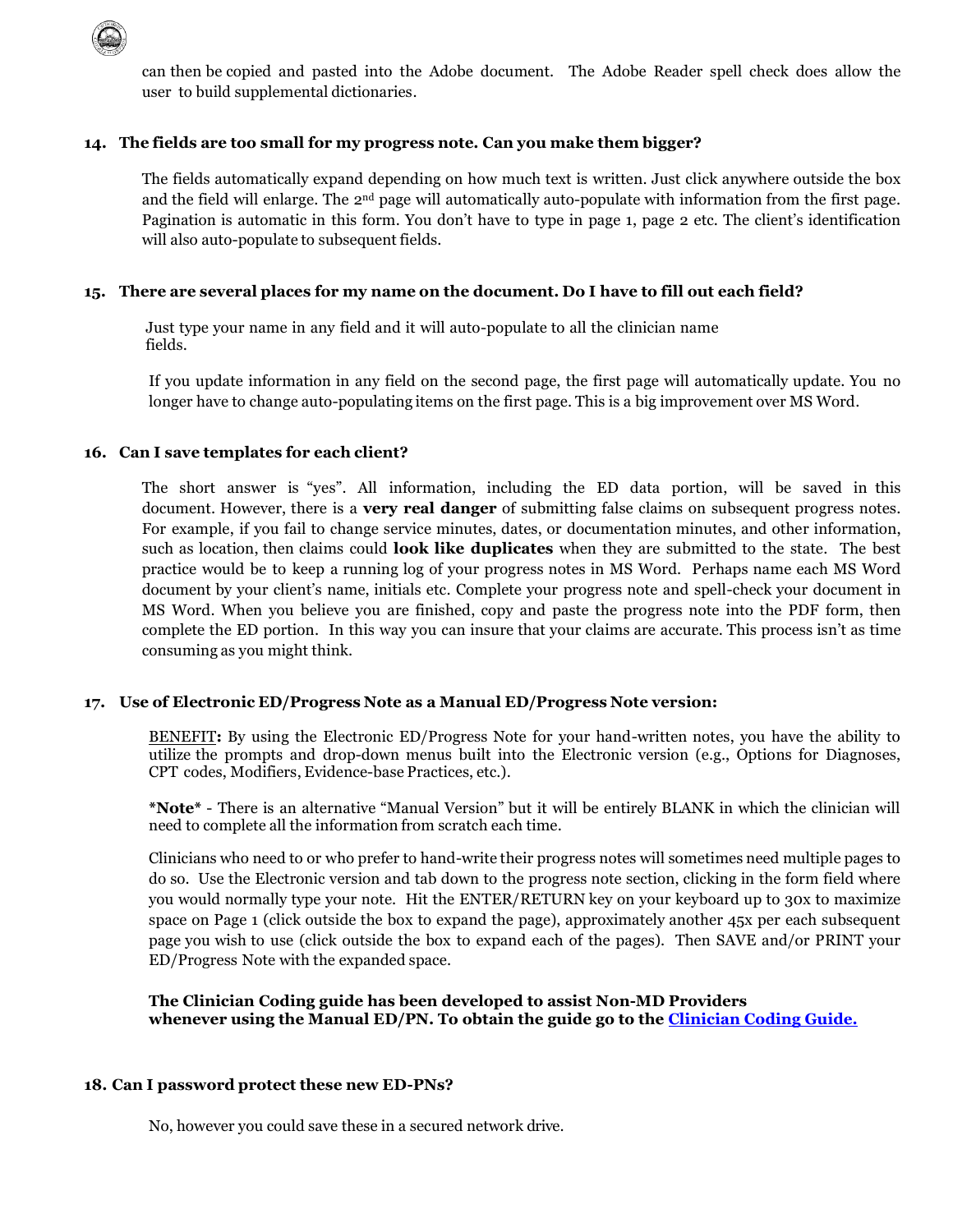# **19. Can I double-side print with these new ED-PNs?**

Yes you can.

\*\*Remember,irrespective of what system you devise you are responsible for the claims you submit.

## **See below for instructions on spell check and using printers.**

## **USING SPELL CHECK IN ADOBE ACROBAT**

See below:

| <b>Encounter Type</b><br><b>Home locations</b><br><b>Select One</b><br>Select one                                                                              | <b>Site Locations</b><br>Select one                                                                                                                            | <b>Host Clinic Locations</b><br><b>Select one</b> |                     | Date ED entered                           | OT Initials                                                                          |                          |   |                                        |
|----------------------------------------------------------------------------------------------------------------------------------------------------------------|----------------------------------------------------------------------------------------------------------------------------------------------------------------|---------------------------------------------------|---------------------|-------------------------------------------|--------------------------------------------------------------------------------------|--------------------------|---|----------------------------------------|
| <b>Trauma</b>                                                                                                                                                  | <b>Substance Abuse</b><br><b>Custody Status</b>                                                                                                                |                                                   | <b>Face to Face</b> | <b>Date ED Corrected</b>                  | OT Initials<br><b>ENCOUNTER LOCATION (If not clinic or PT's home)</b>                |                          |   | <b>Right click the mouse to access</b> |
| <b>Select one</b>                                                                                                                                              | <b>Select one</b><br>N/A                                                                                                                                       | Select one                                        |                     | <b>Enter address</b>                      |                                                                                      |                          |   | spell check,                           |
| Date of Service<br>Service Mins                                                                                                                                | Date of Doc<br>(S)                                                                                                                                             | Doc Mins   Trav Time   Non-bill Trav              |                     |                                           |                                                                                      |                          |   |                                        |
| AXIS I & II<br>AXIS I & II<br>Treated today)<br>(Other)                                                                                                        | <b>GROUP TREATMENT</b>                                                                                                                                         |                                                   |                     | <b>COTMODIFIER I (Service Strategies)</b> |                                                                                      |                          |   | <b>Select hyperlinks to modify</b>     |
|                                                                                                                                                                | # of Clients # of Therapists Co-                                                                                                                               | abhorren                                          |                     | e-Specific Service Strategy               | न                                                                                    |                          |   |                                        |
|                                                                                                                                                                | <b>BILLABLE CPT</b>                                                                                                                                            |                                                   |                     |                                           | F                                                                                    |                          |   | font size.                             |
|                                                                                                                                                                | <b>No Entry</b><br>NON-BILLABLE CPT /NON-COMPL                                                                                                                 | abhorrently<br>abhorrences                        |                     |                                           | $\overline{\phantom{0}}$                                                             |                          |   |                                        |
|                                                                                                                                                                | No Entry                                                                                                                                                       | Ignore All                                        |                     |                                           | DIFIER II (Evidence Based Practices)<br>$\overline{\phantom{0}}$                     |                          |   |                                        |
| AXIS III<br>AXIS V/GAF                                                                                                                                         | <b>NON-BILLABLE TRAVEL CPT</b><br>No Entry                                                                                                                     | Add "abhorreant" to Dictionary                    |                     | DIFIER III - Add on codes                 |                                                                                      |                          |   |                                        |
| Language used                                                                                                                                                  | <b>OTHER CPT CODE</b>                                                                                                                                          | Check speling                                     |                     |                                           |                                                                                      |                          |   |                                        |
| If other than English                                                                                                                                          | No Entry                                                                                                                                                       | Look Up "abhorreant"                              | $C$ tri+ $\times$   |                                           | lepeat Svc Same Prov. 77 Repeat Svc Diff Prov.<br><b>REPEAT SERVICES CORRECTIONS</b> |                          |   |                                        |
| <b>Interpreter Utilized?</b>                                                                                                                                   | Clinician Credit Reason # ________Da1 Uut<br>Credit reasons 1)MD sig (2) Clt. Sig (3) Copy                                                                     |                                                   | $C$ trl+ $C$        | rrected                                   | OT Initials                                                                          |                          |   |                                        |
|                                                                                                                                                                |                                                                                                                                                                | Delete                                            |                     |                                           |                                                                                      |                          |   |                                        |
| At vel nobis comprehensam, pro ea agam intellegat repud                                                                                                        |                                                                                                                                                                | Select All                                        | $C$ trl+A           |                                           | etendis reformidans no quo, te autem                                                 |                          |   |                                        |
| propriae sed. Duo fierent qualisque omittantur ad, pri adh                                                                                                     |                                                                                                                                                                | Text Style                                        |                     |                                           | milique est, vis saperet sadipscing ut.                                              |                          |   |                                        |
| Ex fugit audiam menandri sea, eam adolescens abhorr                                                                                                            |                                                                                                                                                                | <b>Hyperlink</b>                                  |                     |                                           | et pri volutpat persequeris. Cu scripta impedit                                      |                          |   |                                        |
| <u>nec. Eu vim singulis conceptam, nobis fierent vis no, ei qui solum detract</u><br>munere soleat in.                                                         |                                                                                                                                                                |                                                   |                     |                                           | Scripta dolorum vim ne, at per integre detracto persecuti, eos                       |                          |   |                                        |
| Nec utroque accusamus inciderint ut. Et adhuc eligendi recusabo est, dictas verterem splendide te mei. Vel errem oportere te, vis ex congue                    |                                                                                                                                                                |                                                   |                     |                                           |                                                                                      |                          |   |                                        |
| <u>interpretaris. Ius in atqui timeam, esse appareat cu vim. Ea imperdiet signiferuinque vim.</u>                                                              |                                                                                                                                                                |                                                   |                     |                                           |                                                                                      |                          |   |                                        |
| Dicat quaeque no eam, in consul ceteros maiorum mea, no enim sapientem hendrerit mei. Per quas impedit cotidieque an, ex mei dolorum<br>detracto recusabo. Est |                                                                                                                                                                |                                                   |                     |                                           |                                                                                      |                          |   |                                        |
|                                                                                                                                                                | I authorize HCA to bill for services indicated on this fee sheet. I certify that the services shows on this document were furnished by me personally, that the |                                                   |                     |                                           |                                                                                      |                          |   |                                        |
| services were m<br>cally necessa<br>x                                                                                                                          |                                                                                                                                                                |                                                   | x                   |                                           |                                                                                      |                          |   |                                        |
|                                                                                                                                                                | Delete and enter Clinician Name and Title.                                                                                                                     |                                                   |                     |                                           | Enter Co-Therapist or Clinical Supervisor if applicable.                             |                          |   |                                        |
|                                                                                                                                                                |                                                                                                                                                                |                                                   |                     |                                           |                                                                                      |                          |   |                                        |
|                                                                                                                                                                |                                                                                                                                                                |                                                   |                     |                                           |                                                                                      |                          |   |                                        |
|                                                                                                                                                                |                                                                                                                                                                |                                                   |                     |                                           |                                                                                      |                          |   |                                        |
| <b>Encounter Type</b>                                                                                                                                          | <b>Home locations</b>                                                                                                                                          | <b>Site Locations</b>                             |                     | <b>Host Clinic Locations</b>              | <b>Date ED entered</b>                                                               | OT Initials              |   |                                        |
|                                                                                                                                                                |                                                                                                                                                                |                                                   |                     |                                           |                                                                                      |                          |   |                                        |
| Select One                                                                                                                                                     | Select one                                                                                                                                                     | Select one                                        |                     | Select one                                |                                                                                      |                          |   |                                        |
| Trauma                                                                                                                                                         | <b>Substance Abuse</b>                                                                                                                                         | <b>Custody Status</b>                             |                     | Face to Face                              | Date ED Corrected<br><b>ENCOUNTER LOCATION (If not clinic or PT's home)</b>          | OT Initials              |   |                                        |
| Select one                                                                                                                                                     | <b>Select one</b>                                                                                                                                              | N/A                                               |                     | Select one                                | <b>Enter address</b>                                                                 |                          |   |                                        |
| <b>Date of Service</b><br><b>Service Mins</b>                                                                                                                  | Date of Doc                                                                                                                                                    | Doc Mins                                          | <b>Trav Time</b>    | <b>Non-bill Trav</b>                      |                                                                                      |                          |   |                                        |
|                                                                                                                                                                | (S)                                                                                                                                                            |                                                   |                     |                                           |                                                                                      |                          |   |                                        |
| AXIS I & II<br>AXIS I & II<br><b>Treated today</b><br>(Other)                                                                                                  |                                                                                                                                                                | <b>GROUP TREATMENT</b>                            |                     |                                           | <b>CPT MODIFIER I (Service Strategies)</b>                                           |                          |   |                                        |
|                                                                                                                                                                | # of Clients   # of Therapists   Co-Therapist Name                                                                                                             |                                                   |                     |                                           | M61 Age-Specific Service Strategy                                                    |                          | ŀ |                                        |
|                                                                                                                                                                | <b>BILLABLE CPT</b>                                                                                                                                            |                                                   |                     |                                           | None                                                                                 |                          |   |                                        |
|                                                                                                                                                                | <b>No Entry</b>                                                                                                                                                |                                                   |                     |                                           | <b>None</b>                                                                          |                          | ŀ |                                        |
|                                                                                                                                                                | NON-BILLABLE CPT /NON-COMPLIANT CPT                                                                                                                            |                                                   |                     |                                           | <b>CPT MODIFIER II (Evidence Based Practices)</b>                                    |                          |   |                                        |
|                                                                                                                                                                | <b>No Entry</b>                                                                                                                                                |                                                   |                     |                                           | None                                                                                 |                          | ŀ |                                        |
| AXIS III<br><b>AXIS V/GAF</b>                                                                                                                                  | <b>NON-BILLABLE TRAVEL CPT</b>                                                                                                                                 |                                                   |                     |                                           | CPT MODIFIER III - Add on codes                                                      |                          |   |                                        |
| anguage used.                                                                                                                                                  | <b>No Entry</b><br>OTHER CPT CODE                                                                                                                              |                                                   |                     | Form Field Text Pr                        |                                                                                      |                          | 团 |                                        |
| If other than English                                                                                                                                          | <b>No Entry</b>                                                                                                                                                |                                                   |                     | Font                                      | Paragraph   Link                                                                     |                          |   |                                        |
| Interpreter Utilized ?                                                                                                                                         | Clinician Credit Reason #                                                                                                                                      | Date                                              |                     |                                           |                                                                                      |                          |   |                                        |
|                                                                                                                                                                | Credit reasons 1) MD sig (2) Clt. Sig (3) No MTP/CSP (4) I                                                                                                     |                                                   |                     | Text                                      |                                                                                      |                          |   |                                        |
|                                                                                                                                                                |                                                                                                                                                                |                                                   | <b>PROGRE</b>       |                                           | Font: Myriad Pro                                                                     |                          |   |                                        |
|                                                                                                                                                                |                                                                                                                                                                |                                                   |                     | Size: 9                                   | $\overline{\phantom{a}}$                                                             | Baseline Shift: 0 points |   |                                        |
| At vel nobis comprehensam, pro ea agam intellegat repudiandae, no in                                                                                           |                                                                                                                                                                |                                                   |                     |                                           |                                                                                      |                          |   |                                        |
| propriae sed. Duo fierent qualisque omittantur ad, pri adhuc laoreet int                                                                                       |                                                                                                                                                                |                                                   |                     |                                           | Underline: No Underline                                                              |                          |   |                                        |
| Ex fugit audiam menandri sea, eam adolescens abhorreant ad. Labores                                                                                            |                                                                                                                                                                |                                                   |                     |                                           | Style: D Bold<br>F Italic F Strike-through                                           |                          |   |                                        |
| nec. Eu vim singulis conceptam, nobis fierent vis no, ei qui solum detrac                                                                                      |                                                                                                                                                                |                                                   |                     | Color:                                    |                                                                                      |                          |   |                                        |
| munere soleat in.                                                                                                                                              |                                                                                                                                                                |                                                   |                     |                                           |                                                                                      |                          |   |                                        |
| Nec utroque accusamus inciderint ut. Et adhuc eligendi recusabo est, di                                                                                        |                                                                                                                                                                |                                                   |                     |                                           |                                                                                      |                          |   |                                        |
| interpretaris. Jus in atqui timeam, esse appareat cu vim. Ea imperdiet sic                                                                                     |                                                                                                                                                                |                                                   |                     |                                           |                                                                                      |                          |   |                                        |
| Dicat quaeque no eam, in consul ceteros maiorum mea, no enim sapien                                                                                            |                                                                                                                                                                |                                                   |                     |                                           |                                                                                      |                          |   |                                        |
| detracto recusabo. Est                                                                                                                                         |                                                                                                                                                                |                                                   |                     |                                           |                                                                                      |                          |   |                                        |
| services were medically necessary.                                                                                                                             | I authorize HCA to bill for services indicated on this fee sheet. I certify that the                                                                           |                                                   |                     |                                           |                                                                                      | Close                    |   |                                        |
| х                                                                                                                                                              |                                                                                                                                                                |                                                   |                     |                                           |                                                                                      |                          |   |                                        |
|                                                                                                                                                                | Delete and enter Clinician Name and Title.                                                                                                                     |                                                   |                     |                                           | Enter Co-Therapist or Clinical Supervisor if applicable.                             |                          |   |                                        |